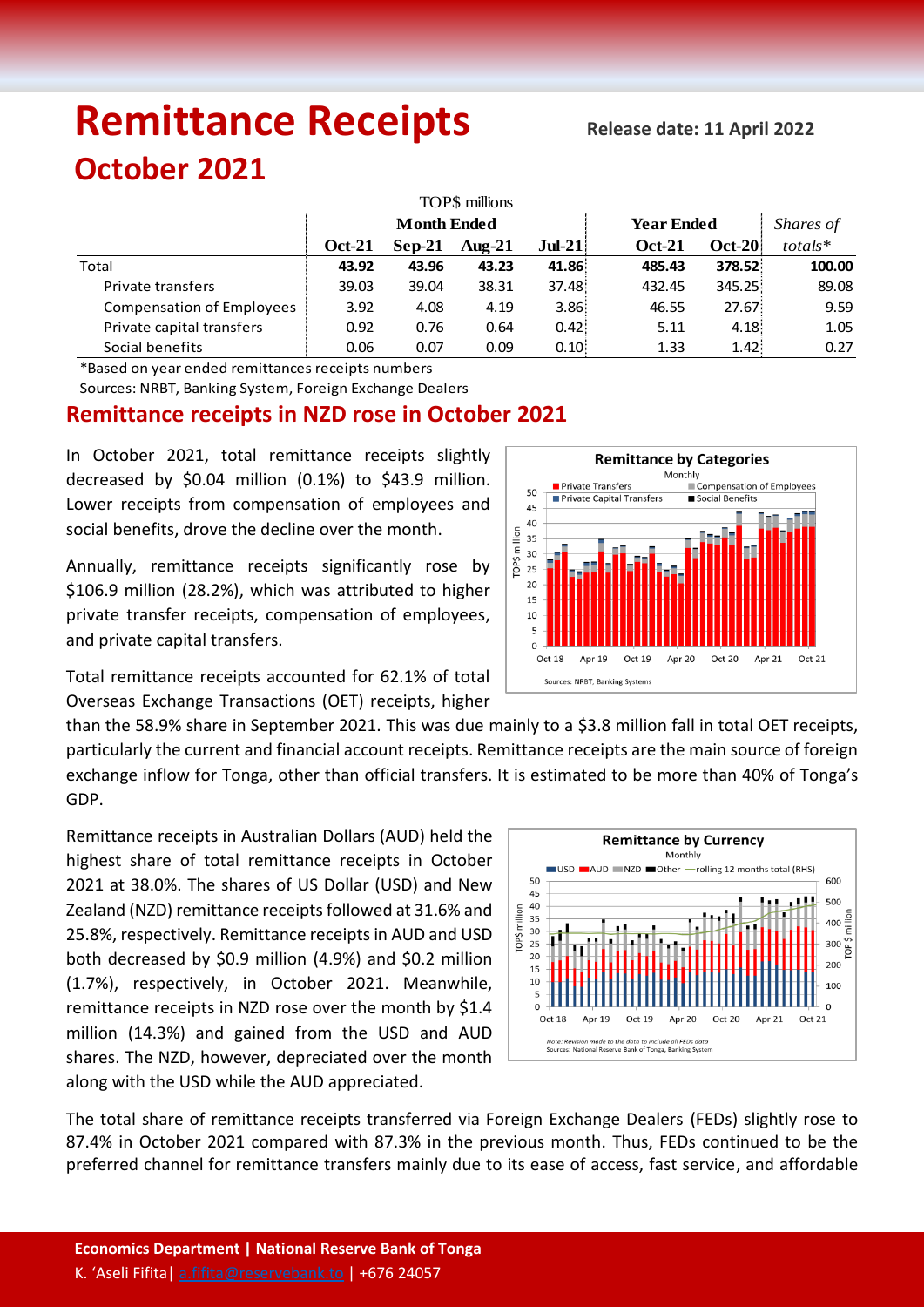service fees. The remaining 12.6% share represents transfers via banks. The number of FEDs operating in Tonga has continued to increase, contributing to the higher inflow of remittances.

#### **Private Transfers**

Private transfer receipts, which are mostly for family support and gifts from abroad, changed little over the month, however, still represent the highest share of total remittance receipts at 88.9% and 55.1% share of the total OET receipts. Private transfer receipts in AUD and USD both decreased by \$0.8 million (5.5%) and \$0.2 (1.6%) million each, whereas the NZD receipts rose by \$1.1 million (12.7%).

Over the year to October 2021, total private transfer receipts rose by \$87.2 million (25.3%), reflecting continued support from the Tongan diaspora abroad. It is expected that this would continue to support consumption spending, local businesses and investment opportunities.

#### **Employee Compensation<sup>1</sup>**

Compensation of employees receipts declined over the month by \$0.2 million (4.1%). This is attributed to the \$0.4 million (29.0%) decline in other wages and salaries, outweighing the \$0.2 million (6.8%) rise in receipts from seasonal workers. Receipts from seasonal workers in New Zealand and Australia rose by \$0.2 million (23.2%) and \$0.02 million (1.1%), respectively.

In year-ended terms, the compensation of employees rose substantially by \$18.9 million (68.3%). Seasonal workers' receipts account for the largest share of



compensation of employees at 72.0%, while the remaining 28.0% is from other wages and salaries. Seasonal workers' receipts from Australia and New Zealand both increased over the year by \$15.5 million (312.1%) and \$2.2 million (20.4%), respectively. Participation in the seasonal workers' schemes in Australia and New Zealand has increased, given the impact of the border closure on the tourism industry, thus sustaining a steady inflow of seasonal worker receipts to the country.

#### **Private capital transfers & Social benefits**

During the month, private capital transfers which are mostly for construction of private households and renovations, rose by \$0.2 million (21.1%). Moreover, social benefits slightly fell by \$0.02 (25.4%), consisting mostly of pension funds. Annually, private capital transfers rose by \$0.9 million (22.2%) while social benefits declined by \$0.1 million (6.3%), respectively.

#### **Outlook**

 $\ddot{\phantom{a}}$ 

Remittance receipts are expected to rise in the last quarter of 2021 as the Christmas season nears, along with the usual end of year festivities. However, the uncertainties associated with the COVID-19 pandemic may hinder ongoing developments in Tonga's major remitting countries, disrupting employment opportunities and flow of remittance receipts. Nevertheless, the Reserve Bank will continue to monitor the movements in remittance receipts, as it is one of the highest sources of foreign exchange inflow for the Tongan economy.

<sup>&</sup>lt;sup>1</sup> Employee compensation is the sum of wages and salaries from the seasonal workers abroad, Tongan residents working short term overseas, and resident employees serving foreign organizations.